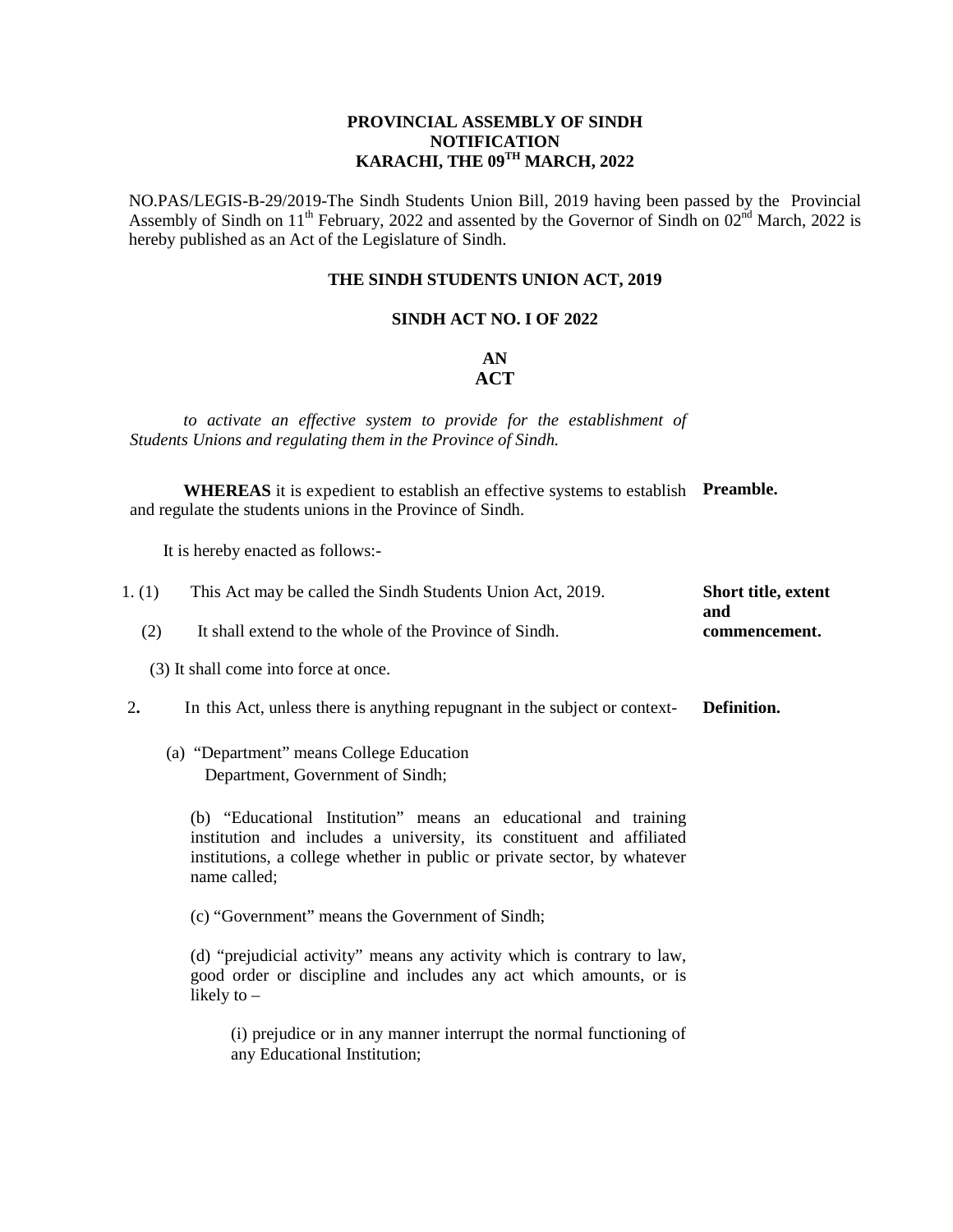(ii) cause or create dissatisfaction or hatred amongst any group, class or body of students of any Educational Institution;

(iii) promote feelings of enmity or hatred amongst students and staff or cause fear or alarm to the public or the parents of the students of any Educational Institution or result into any act of violence or use of force, show of force, in an Educational Institution or disruption in the smooth operation of education and extra-curricular activities in the Education institution;

(iv) result in collection, storage or carriage of fire-arms, weapons, ammunition or explosive within the premises of any Educational Institution or any other building or place connected with or related to any Educational Institution;

(v) result in a strike in any Educational Institution or cause threat of any kind to the staff or any other employee of any Educational Institution;

(e) "Student" means any person enrolled and studying in the Educational Institution and does not include a person who was a Student of the Educational Institution or who is not enrolled or taking any semester or course in the Educational Institution;

(f) "Student Union" includes a body or association of students of any Educational Institution by whatever name called for promoting the general interests of its members as students for academic, disciplinary, extra-curricular or other matters relating to the affairs of the students in Educational Institution.

3. (1) There shall be a Student Union in every Educational Institution **Student Union in**  consisting of *bona fide* Students of the Educational Institution.

(2) The Student Union shall consist of seven to eleven members elected by the students of the particular Educational Institution.

(3) Subject to the principles provided for in this Act, each Educational Institution shall within two months of this Act, formulate regulations and procedures for the conduct of the Student Union.

(4) The Educational Institution shall every year conduct the elections for the Students Union.

(5) Every Educational Institution shall have at-least one nominee of the elected Student Union in its Syndicate, Senate or Board.

(6) Every Educational Institution shall constitute a committee for protection against harassment which shall be gender balanced and have atleast one nominee of the elected Student Union.

**educational institution.**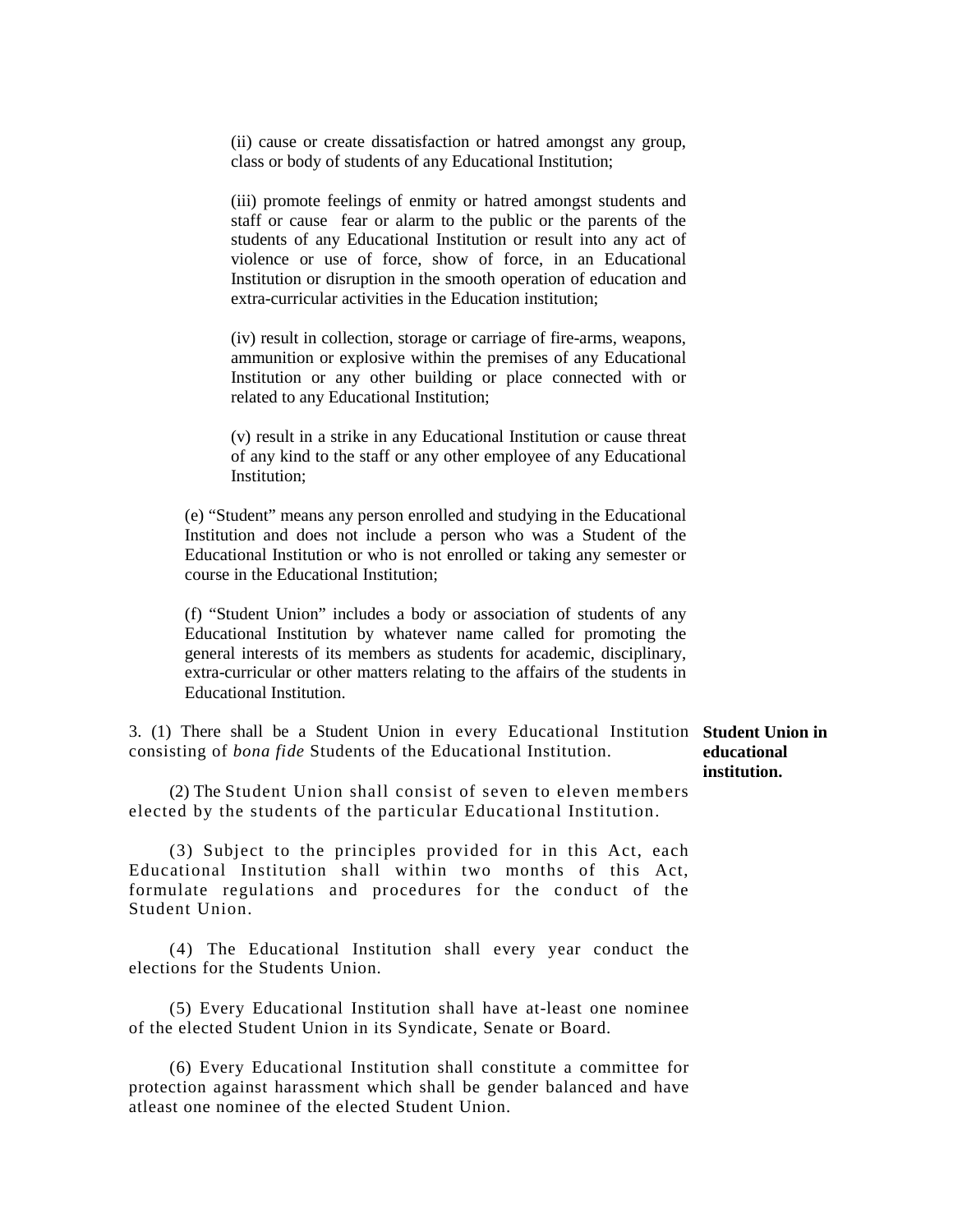4. (1) The Student Union shall be *bonafide* representative of the students of the **Functions of the**  respective Educational Institution. **students unions.**

(2) The Student Union shall:

(i) work for maintaining social and academic welfare of the students;

(ii) ensure the rights and interests of all students are suitably represented and protected;

(iii) organize such social, cultural, intellectual or other extra-curricular events which help in forming a student's personality and make them responsible citizens;

(iv) promote and strengthen relations between students and educational institutions;

(v) oppose and bring to light any discrimination or injustice that obstructs the social and academic life of students;

(vi) endeavor to make students responsible citizens, aware of their rights and obligations towards their country as provided under the Constitution of Islamic Republic of Pakistan as well as other laws;

(vii) play the role of a bridge between the students, Educational Institution and its staff to further the objective of academic excellence;

(viii) coordinate and liaison with elected students bodies of different jurisdictions in the country;

(ix) assist the Educational Institution in maintaining discipline and ensure the respect of teachers as well as staff of the Educational Institution is not compromised;

(x) ensure democratic and inclusive atmosphere for healthy debate that respects others opinions;

 (3) The Students Union shall perform such other activities as may be prescribed by the rules or regulations of respective Educational Institutions.